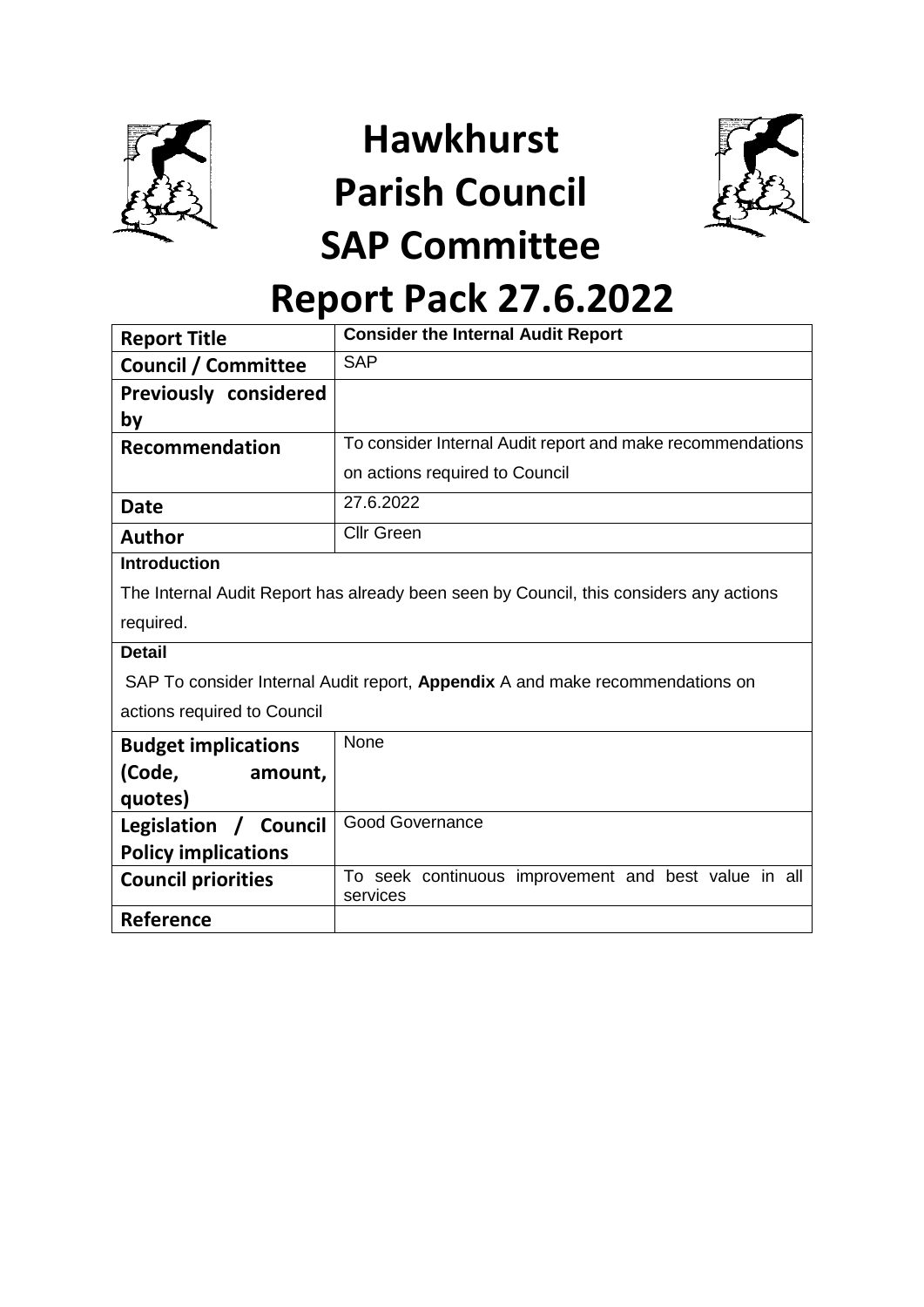# **SAP COMMITTEE – ACTION PLAN 2022/23**

|                | <b>Key</b>                             |                                                                                                                 |                                                                                                                                                   |                  |                  |
|----------------|----------------------------------------|-----------------------------------------------------------------------------------------------------------------|---------------------------------------------------------------------------------------------------------------------------------------------------|------------------|------------------|
|                | Not yet started                        |                                                                                                                 |                                                                                                                                                   |                  |                  |
|                | Completed                              |                                                                                                                 |                                                                                                                                                   |                  |                  |
|                |                                        | Progressing well                                                                                                |                                                                                                                                                   |                  |                  |
|                |                                        | Un- satisfactory progress, in need of review                                                                    |                                                                                                                                                   |                  |                  |
|                |                                        | <b>Outstanding Actions</b>                                                                                      |                                                                                                                                                   |                  |                  |
| <b>No</b>      | <b>ISSUE</b>                           | <b>ACTION</b>                                                                                                   | update                                                                                                                                            | <b>WHO</b>       | <b>Progress</b>  |
| 1              | Fit to The Home $-$<br>fibre broadband | Liaise with KCC /<br>Open reach<br>Survey<br>Map<br>Promote<br>voucher<br>scheme in<br>"not spots"<br>Community | "Not spots"<br>due spring<br>2022<br>Concern<br><b>KCC</b><br>officers<br>changed<br>and no                                                       | <b>SAP</b>       | <b>Ongoing</b>   |
|                |                                        | Investment<br>Company                                                                                           | update on<br>process /<br>new system                                                                                                              |                  |                  |
| 2a             | Audit of land and<br>registration      | Update on audit /<br>registration<br>Update on<br>opportunities<br>Registering<br>Cemetery and War<br>Memorial  | Forwarded<br>details to<br>solicitors-<br>needed<br>original<br>documents<br>to registrar<br>with Land<br>Registry                                | <b>Clerk</b>     | <b>Ongoing</b>   |
| 2 <sub>b</sub> |                                        |                                                                                                                 | Hand over<br>files to<br>solicitors<br>searching<br>for<br>evidence of<br>ownership<br>on Ockley<br>Allotments<br>and section<br>of<br>Heartenoak | <b>Clerk</b>     | <b>Ongoing</b>   |
| 2c             |                                        |                                                                                                                 | <b>KCC</b> three<br>parcels of<br>land                                                                                                            | Cllr<br>Green    | Ongoing          |
| 3              | Update Insurance<br>schedule           | <b>Task and Finish</b><br>Group                                                                                 | Report<br>June 2022,<br>then onto<br>Council                                                                                                      | Cllr<br>Faulkner | <b>June 2022</b> |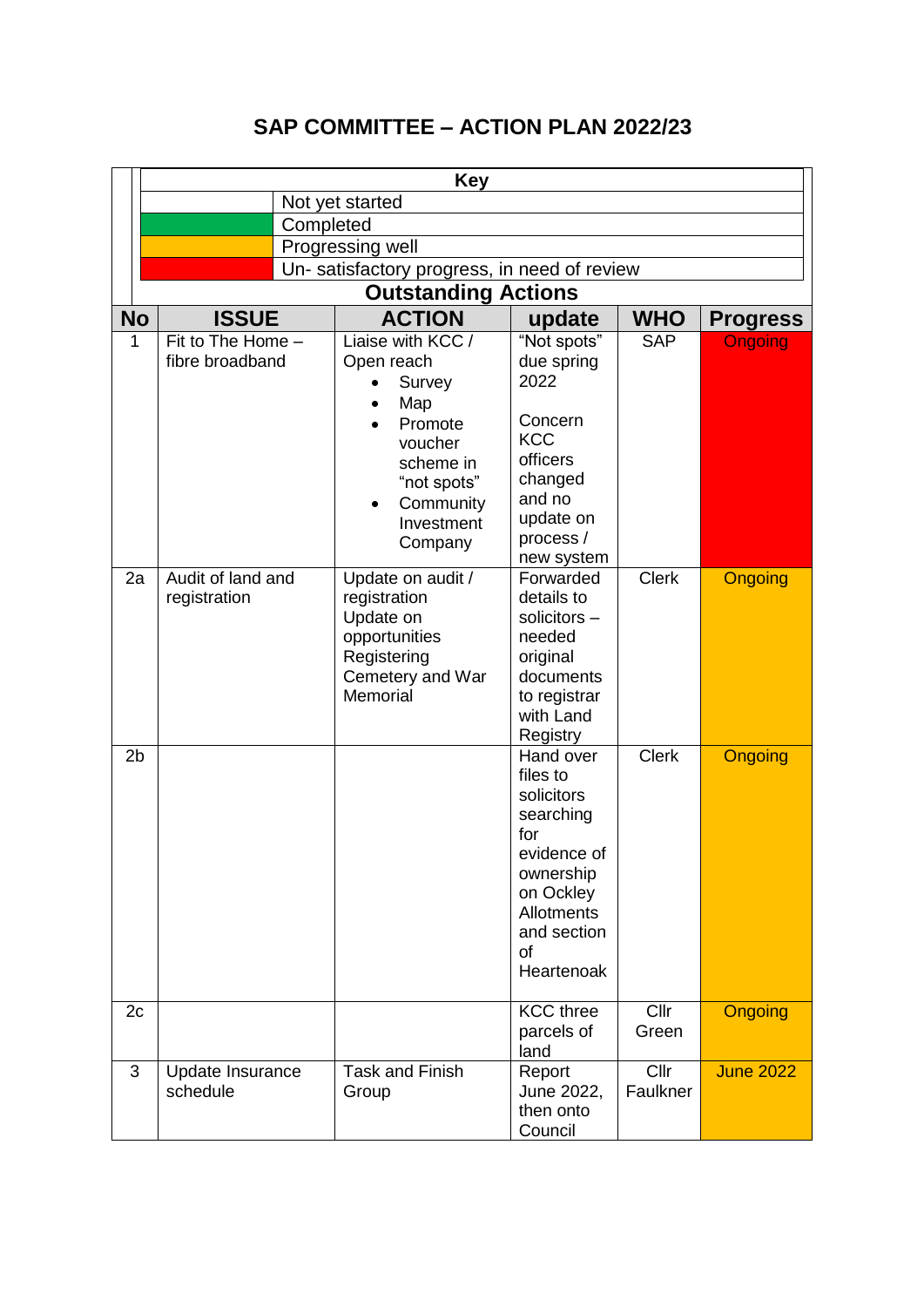| 4              | <b>Review Council</b><br><b>Community Grant</b><br><b>Aid Policy</b> | Consider review                                                     | Report onto<br>Council                                            | <b>SAP</b>    | <b>June 2022</b> |
|----------------|----------------------------------------------------------------------|---------------------------------------------------------------------|-------------------------------------------------------------------|---------------|------------------|
| 5              | <b>Review</b><br>communications<br>Policy                            | Consider website<br>update, review<br>social media and<br>magazines | SAP to<br>consider                                                | Cllr<br>Green | <b>June 2022</b> |
| 6              | <b>Update Corporate</b><br><b>Risk Register</b>                      | Quarterly update                                                    | April / Sept<br>/Dec/<br>March                                    | <b>SAP</b>    | Ongoing          |
| $\overline{7}$ | Review list of<br>contracts                                          | Review and agree<br>programme                                       | All discuss                                                       | <b>RFO</b>    | Ongoing          |
| 8              | <b>Historical Hawkhurst</b>                                          | Meeting with KCC<br>libraries and<br>Archives Jan 2022              | <b>Review</b><br>filing boxes<br>and report<br>back               | Cllr<br>Green | Ongoing          |
| 9              | Review schedule of<br>policies                                       | Ongoing review as<br>required                                       | <b>SAP</b><br>consider<br>June 2022<br>then update<br>action plan | <b>SAP</b>    | <b>June 2022</b> |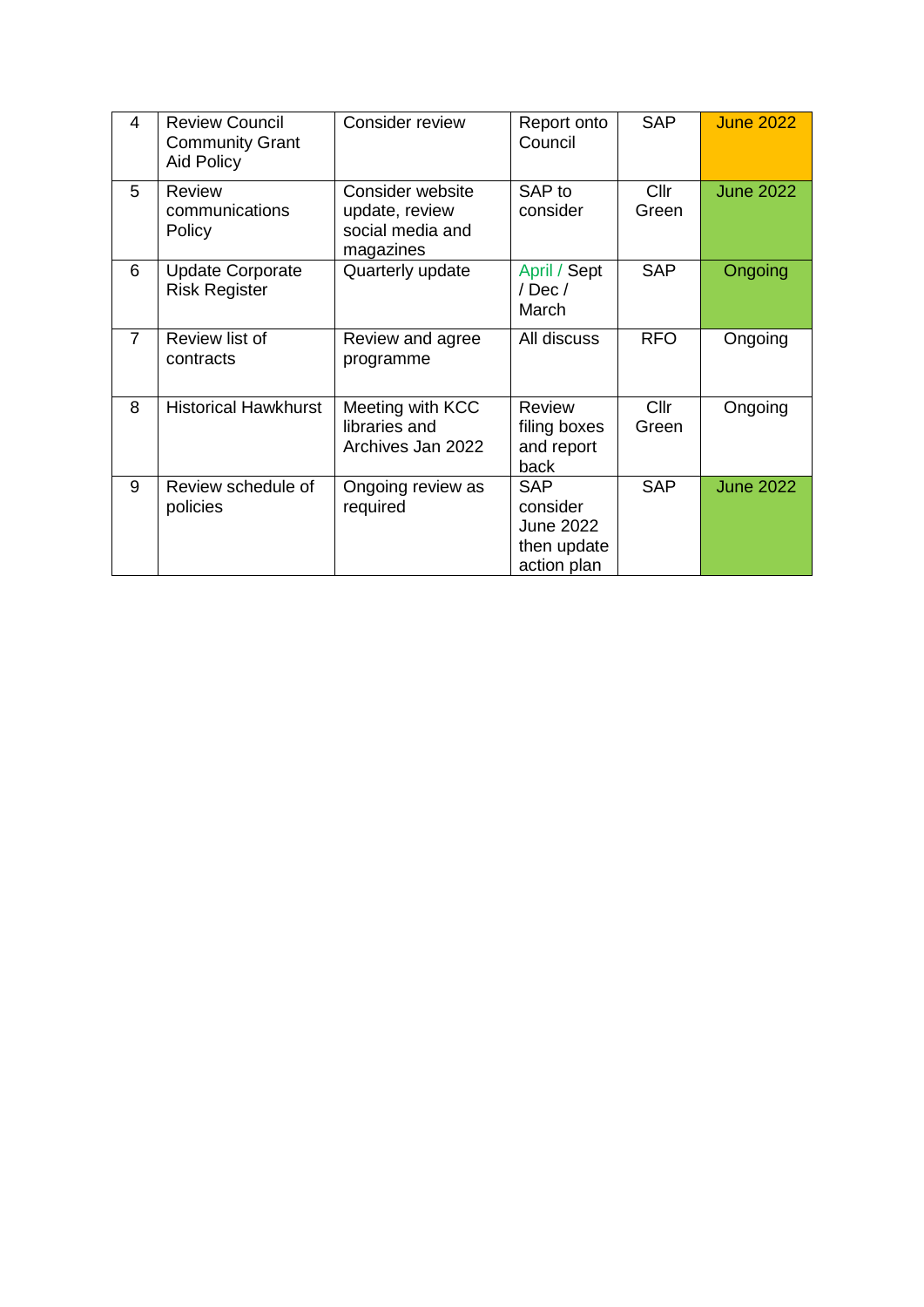| <b>Report Title</b>                                                                           |                              |                   | <b>Review schedule of Strategies and Policies</b>                                   |          |             |
|-----------------------------------------------------------------------------------------------|------------------------------|-------------------|-------------------------------------------------------------------------------------|----------|-------------|
|                                                                                               | <b>Council / Committee</b>   | <b>SAP</b>        |                                                                                     |          |             |
|                                                                                               | <b>Previously considered</b> |                   |                                                                                     |          |             |
| by                                                                                            |                              |                   |                                                                                     |          |             |
| <b>Recommendation</b>                                                                         |                              |                   | Consider and review the schedule of strategies and policies                         |          |             |
| <b>Date</b>                                                                                   |                              | 27.6.2022         |                                                                                     |          |             |
| <b>Author</b>                                                                                 |                              | <b>Cllr Green</b> |                                                                                     |          |             |
| <b>Introduction</b>                                                                           |                              |                   | The Council needs to review it strategies and polices.                              |          |             |
| <b>Detail</b>                                                                                 |                              |                   | SAP are to consider the schedule of polices and strategies and review the programme |          |             |
|                                                                                               | <b>Budget implications</b>   | None              |                                                                                     |          |             |
| (Code,                                                                                        | amount,                      |                   |                                                                                     |          |             |
| quotes)                                                                                       |                              |                   |                                                                                     |          |             |
| Legislation                                                                                   | / Council                    |                   | <b>Good Governance</b>                                                              |          |             |
|                                                                                               | <b>Policy implications</b>   |                   |                                                                                     |          |             |
| To seek continuous improvement and best value in all<br><b>Council priorities</b><br>services |                              |                   |                                                                                     |          |             |
| <b>Reference</b>                                                                              |                              |                   |                                                                                     |          |             |
| <b>No</b>                                                                                     | <b>Name</b>                  |                   | Lead                                                                                | Last     | <b>Next</b> |
|                                                                                               |                              |                   | <b>Committee</b>                                                                    | review   | review      |
| 1                                                                                             | Council                      | Standing          | Council                                                                             | May 2021 | As          |
|                                                                                               | Orders - AMPC                |                   |                                                                                     |          | required    |
|                                                                                               |                              |                   |                                                                                     |          | or May      |
|                                                                                               |                              |                   |                                                                                     |          | 2023        |
| $\overline{2}$                                                                                | Code of conduct for          |                   | Council                                                                             | May 2021 | As          |
|                                                                                               | members - AMPC               |                   |                                                                                     |          | required    |
|                                                                                               |                              |                   |                                                                                     |          | or May      |
|                                                                                               |                              |                   |                                                                                     |          | 2023        |
| 3                                                                                             | Financial                    |                   | Council                                                                             | May 2021 | As          |
|                                                                                               | Regulations                  |                   |                                                                                     |          | required    |
|                                                                                               | <b>AMPC</b>                  |                   |                                                                                     |          | or May      |
|                                                                                               |                              |                   |                                                                                     |          | 2023        |
| 4                                                                                             | Corporate                    | <b>Risk</b>       | <b>SAP</b>                                                                          | August   | Quarterly   |
|                                                                                               | Register                     |                   |                                                                                     | 2021     |             |
| 5                                                                                             | Council Five Year            |                   | <b>SAP</b>                                                                          | Autumn   | As          |
|                                                                                               | Strategy                     |                   |                                                                                     | 2021     | required    |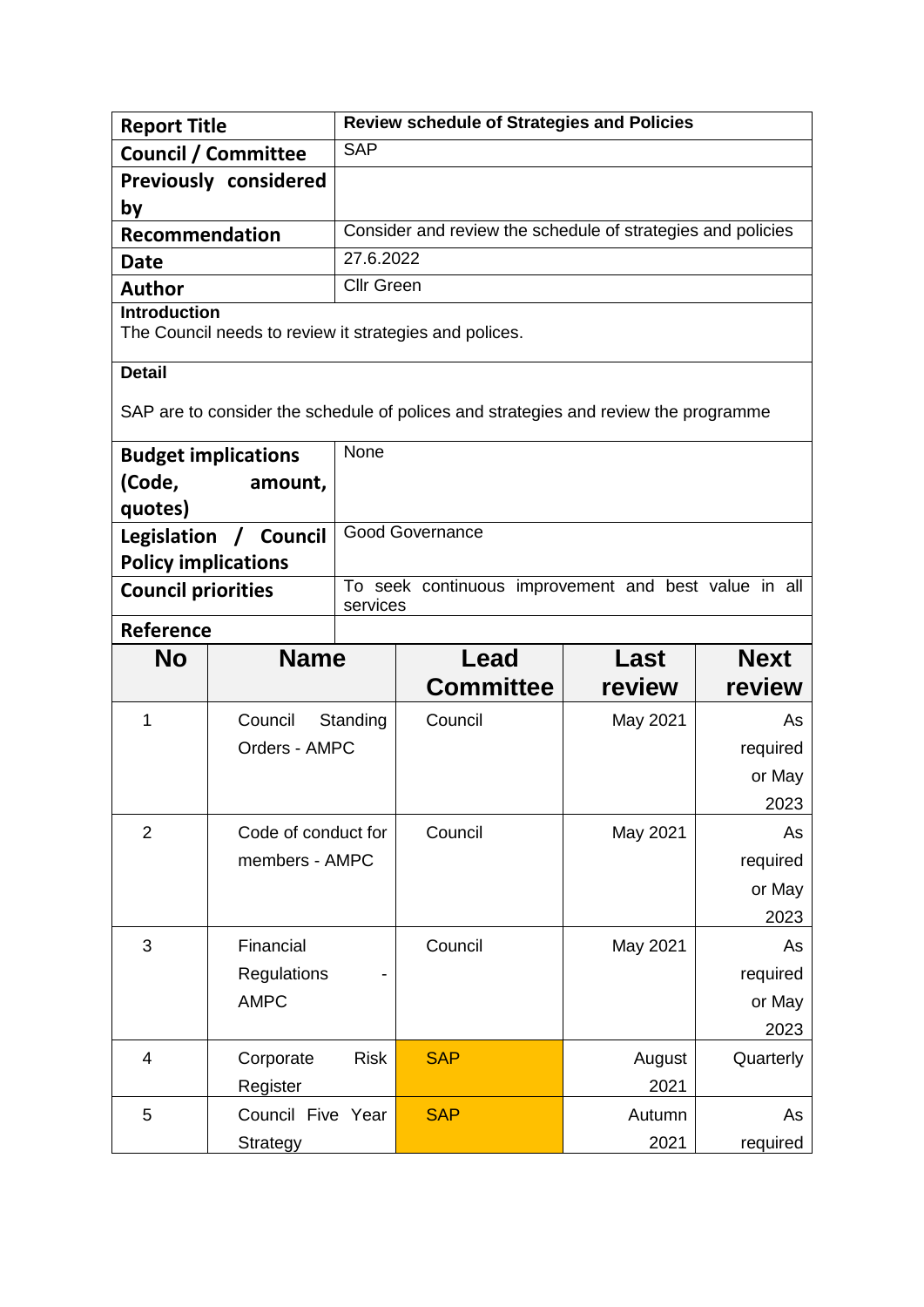| 6              | <b>Asset Policy</b>                                                                            | <b>SAP</b>     | March 2021                                           | March<br>2023  |
|----------------|------------------------------------------------------------------------------------------------|----------------|------------------------------------------------------|----------------|
| $\overline{7}$ | Investment<br>Strategy                                                                         | <b>SAP</b>     | Jan 2021                                             | Dec 2023       |
| 8              | Allocation<br>of<br>Reserves $-$ part of<br>annual audit                                       | <b>SAP</b>     | August<br>2021                                       | May 2022       |
| 9              | <b>Complaints Policy</b>                                                                       | <b>SAP</b>     | Dec 2021                                             | As<br>required |
| 10             | Community<br>Grant<br>Aid Policy - Section<br>137                                              | <b>SAP</b>     | Dec 2020                                             | As<br>required |
| 11             | Hawkhurst<br>Active<br>Strategy - merged<br>Sports, Youth and<br>Equipment<br>Play<br>Strategy | <b>SAP</b>     | Jan 2021                                             | As<br>required |
| 12             | Cemetery<br>Regulations                                                                        | <b>F&amp;S</b> | Nov 2019                                             | As<br>required |
| 13             | Allotment<br>Regulations                                                                       | <b>F&amp;S</b> | Aug 2020                                             | As<br>required |
| 14             | <b>GDPR Policy</b>                                                                             | <b>SAP</b>     | Jan 2020                                             | As<br>required |
| 15             | Section 106 Policy                                                                             | <b>SAP</b>     | Dec 2019                                             | As<br>required |
| 16             | Communications<br>Policy                                                                       | <b>SAP</b>     | Oct 2021                                             | As<br>required |
| 17             | Tree and Hedgerow<br>policy                                                                    | <b>FAS</b>     | Nov 2019                                             | As<br>required |
| 18             | Walking<br>and<br><b>Cycling Policy</b>                                                        | <b>SAP</b>     |                                                      | As<br>required |
| 19             | Hawkhurst<br>Emergency Plan -<br>COVID <sub>19</sub>                                           | Council        | Ongoing<br>depending<br>on<br>Government<br>Guidance |                |
| 20             | Detecting<br>Metal<br>Policy                                                                   | <b>SAP</b>     | March 2021                                           | As<br>required |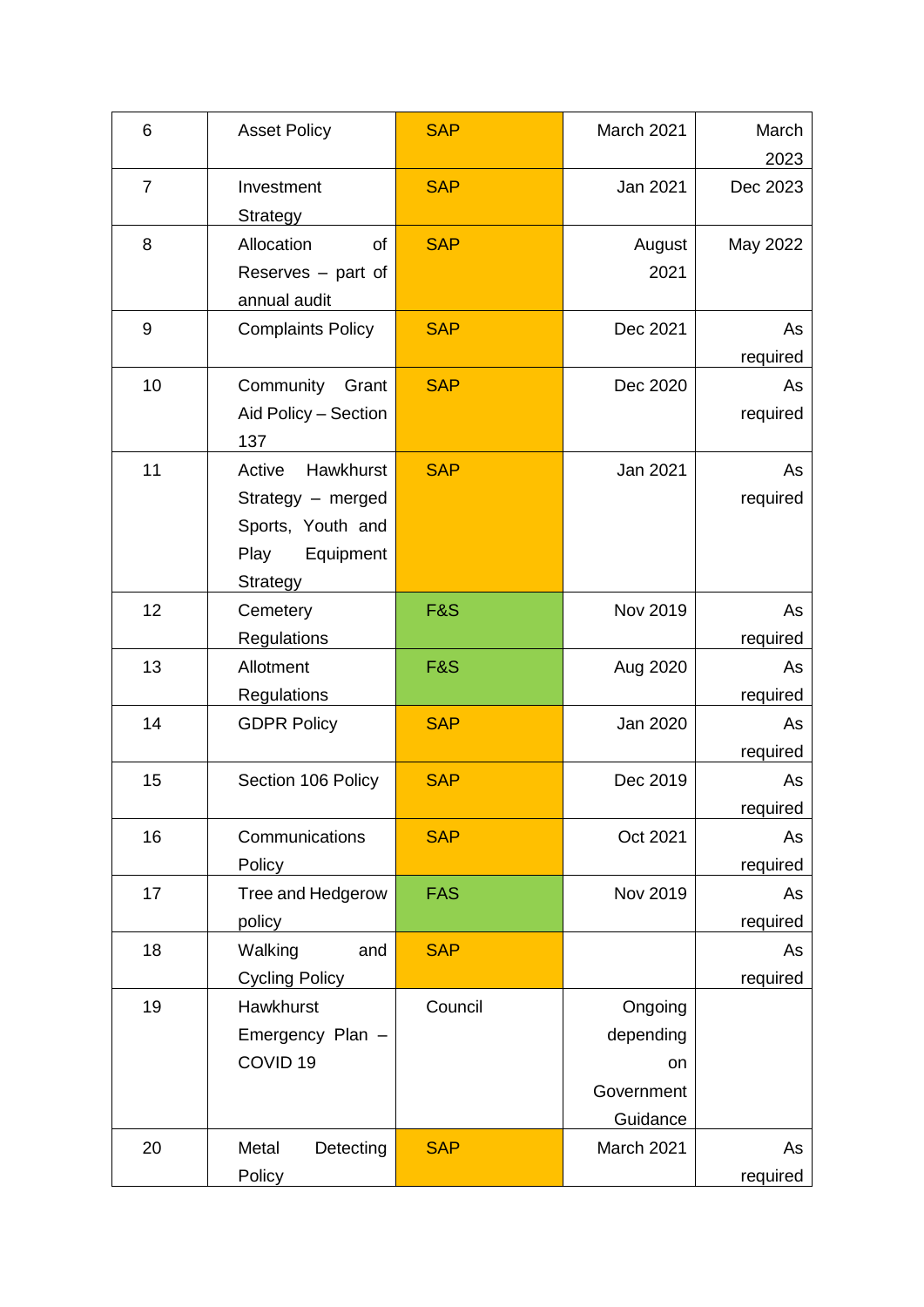| 21             | Freedom<br>of                 | <b>SAP</b> | Feb 2022   | As       |
|----------------|-------------------------------|------------|------------|----------|
|                | <b>Information Policy</b>     |            |            | required |
| 22             | Retention<br>and              | <b>SAP</b> | August     | As       |
|                | <b>Disposal Policy</b>        |            | 2021       | required |
| 23             | <b>HPC</b><br>standard        | PC         | April 2021 | As       |
|                | contract template             |            |            | required |
| 24             | <b>HPC</b><br>Disciplinary    | <b>PC</b>  | April 2021 | As       |
|                | Policy                        |            |            | required |
| 25             | <b>HPC</b><br>Grievance       | <b>PC</b>  | April 2021 | As       |
|                | Policy                        |            |            | required |
| 26             | HPC Sickness and              | <b>PC</b>  | April 2021 | As       |
|                | <b>Absence Policy</b>         |            |            | required |
| 27             | <b>HPC</b><br><b>Expenses</b> | <b>PC</b>  | April 2021 | As       |
|                | Policy                        |            |            | required |
| 28             | Health and Safety             | Council    | March 2019 | As       |
|                | Statement - AMPC              |            |            | required |
|                |                               |            |            | or May   |
|                |                               |            |            | 2023     |
| 29             | <b>Statement</b><br>of        | Council    | May 2021   | As       |
|                | <b>Internal Control</b>       |            |            | required |
|                |                               |            |            | or May   |
|                |                               |            |            | 2022     |
| <b>Key</b>     |                               |            |            |          |
| Council        |                               |            |            |          |
| <b>SAP</b>     |                               |            |            |          |
| <b>F&amp;S</b> |                               |            |            |          |
| <b>PC</b>      |                               |            |            |          |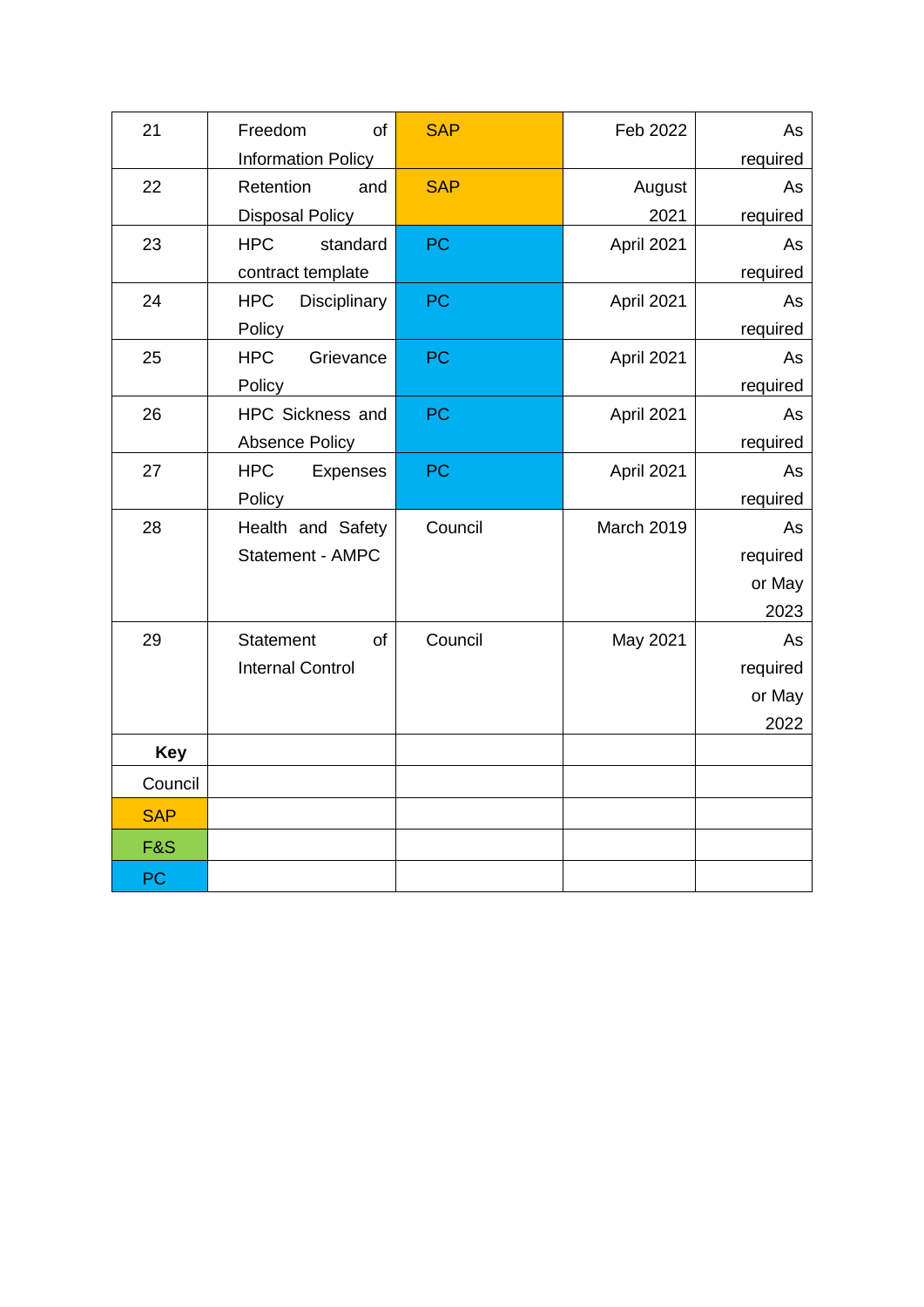| <b>Report Title</b>                                                                                                                                         | <b>Review of Communications Policy</b>                                                                 |  |  |
|-------------------------------------------------------------------------------------------------------------------------------------------------------------|--------------------------------------------------------------------------------------------------------|--|--|
| <b>Council / Committee</b>                                                                                                                                  | <b>SAP</b>                                                                                             |  |  |
| <b>Previously considered</b>                                                                                                                                | Sap / Council                                                                                          |  |  |
| by                                                                                                                                                          |                                                                                                        |  |  |
| <b>Recommendation</b>                                                                                                                                       | to adopt the communications policy, review the Council<br>Website and make a recommendation to Council |  |  |
| Date                                                                                                                                                        | 27.6.2022                                                                                              |  |  |
| <b>Author</b>                                                                                                                                               | <b>Cllr Green</b>                                                                                      |  |  |
| <b>Introduction</b><br>Sap were tasked with reviewing the Communication Policy<br>Detail<br>Please see attached the Communications Policy for consideration |                                                                                                        |  |  |
| <b>Budget implications</b>                                                                                                                                  | None                                                                                                   |  |  |
| (Code,<br>amount,<br>quotes)                                                                                                                                |                                                                                                        |  |  |
| Legislation / Council                                                                                                                                       | <b>Standing Orders</b>                                                                                 |  |  |
| <b>Policy implications</b>                                                                                                                                  |                                                                                                        |  |  |
| <b>Council priorities</b>                                                                                                                                   | To seek continuous improvement and best value in all<br>services                                       |  |  |
| Reference                                                                                                                                                   |                                                                                                        |  |  |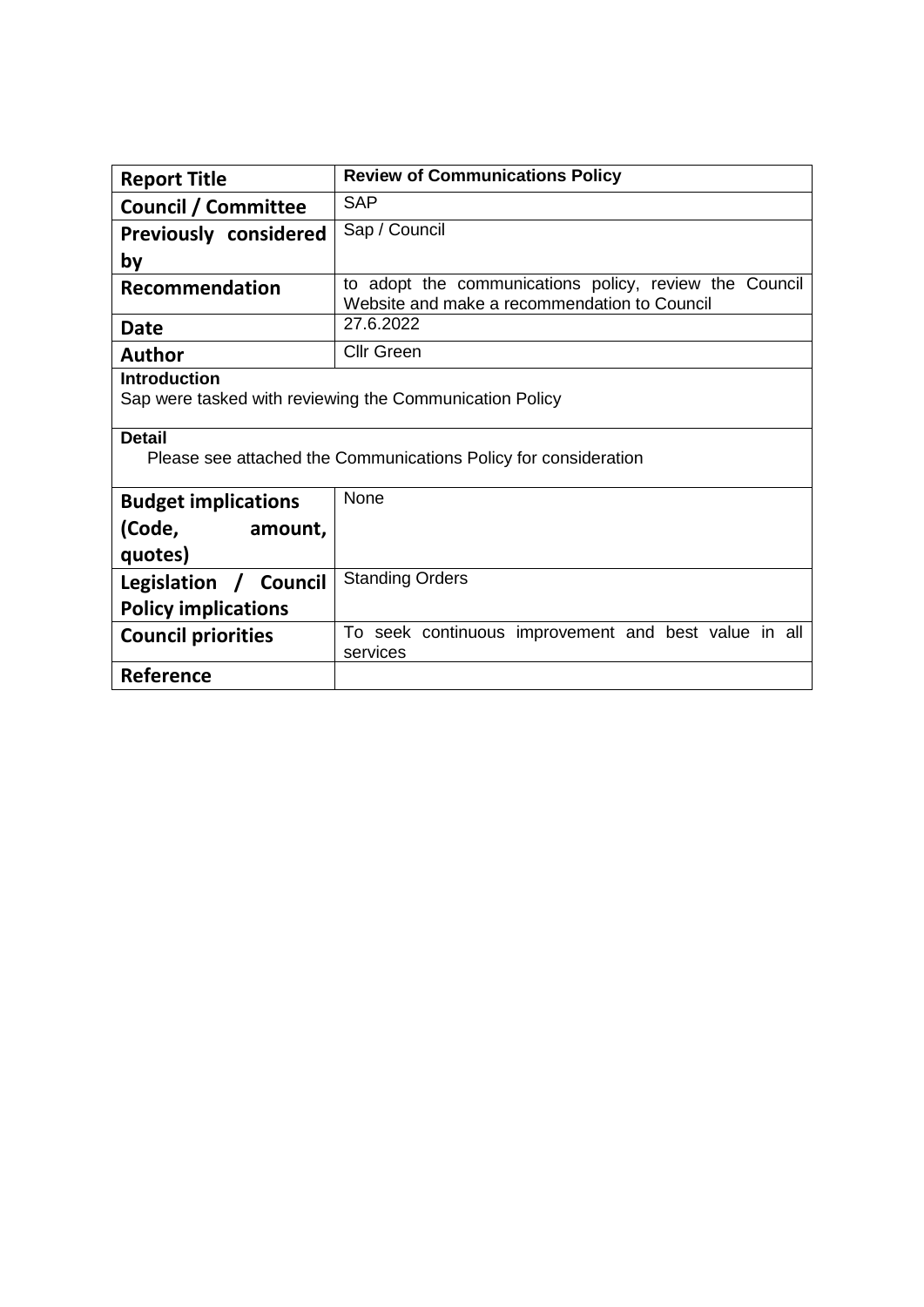

# **Hawkhurst Parish Council**

# **Communications Policy**

**June 2022**

# **Contents**

- **1. Purpose (page 2)**
- **2. Methods of communication (page 2-3)**
- **3. Contact with the media (page 4)**
- **4. Councillors' communication - Code of Conduct (page 4-5)**
- **5. Online communication and social media (page 5)**
- **6. Clerk's responsibilities (page 6)**
- **7. Council Meetings (page 6)**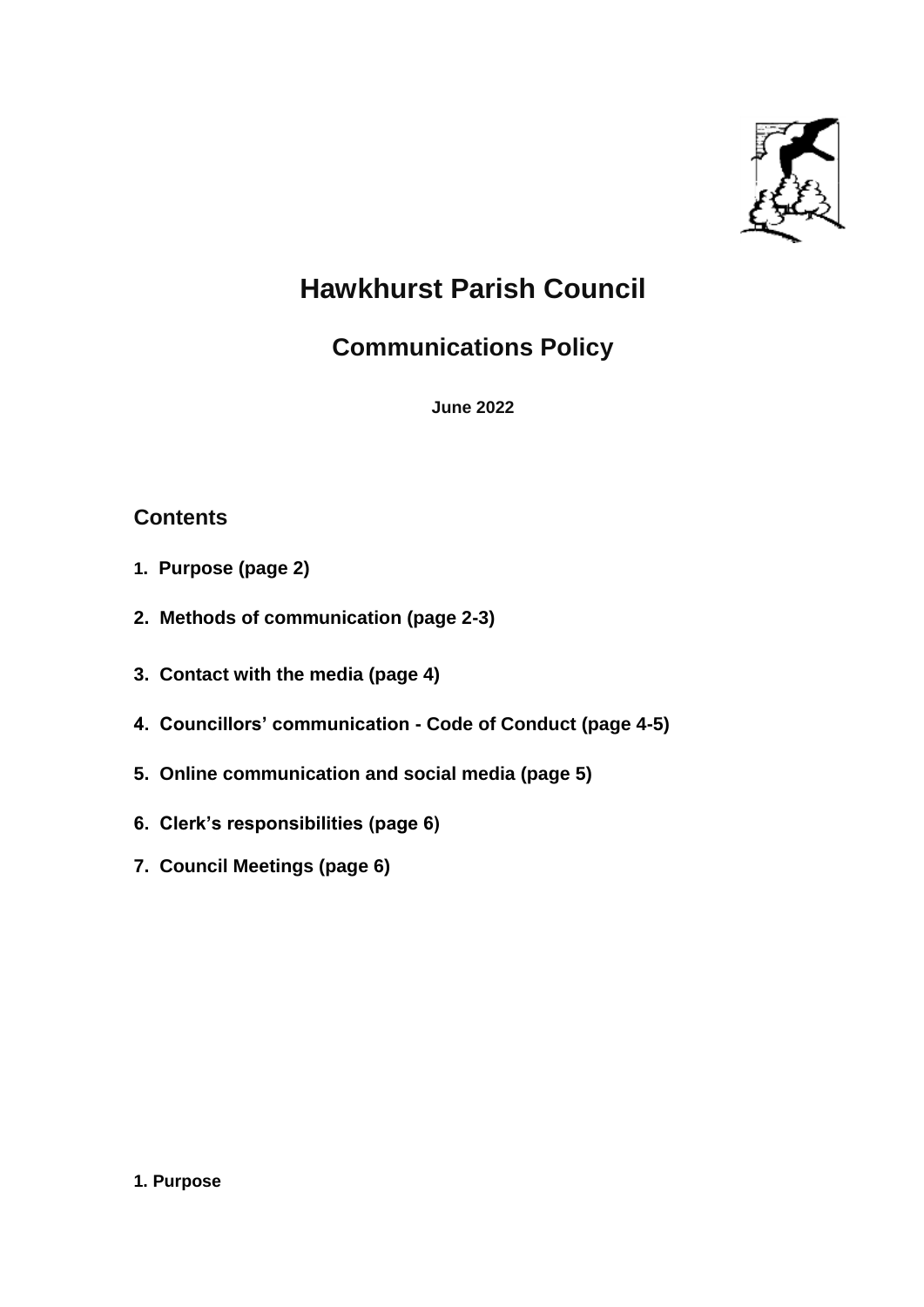Hawkhurst Parish Council wants to be open, accessible and responsive. To deliver this the Council will:

- 1. develop and implement a communications plan;
- 2. actively seek the views of residents and stakeholders;
- 3. actively promote the work of the Council;
- 4. improve and actively maintain a website; and,
- 5. improve social media presence.

We aim to reach everyone who has an interest in the Parish – whether they live, work or visit the village. Council stakeholders will include:

- village residents;
- community groups/organisations;
- agencies (e.g. local police);
- local schools;
- County & District councillors, local MP; and,
- local businesses and employers.

We will take a proactive approach to communicating with local residents and other stakeholders and encourage comment from interested individuals and groups. Two-way communication will enable the Council to:

- build trust by being open and transparent:
- give people the information to understand accurately what Hawkhurst Parish Council does and costs;
- better understand the needs and priorities of Parish residents enabling the Council make informed decisions; and,
- be an effective voice of the community.

### **2. Methods of communication**

The Council will use a variety of methods of communication, but for Council communications to be effective they need to be:

- short and to the point;
- courteous and polite;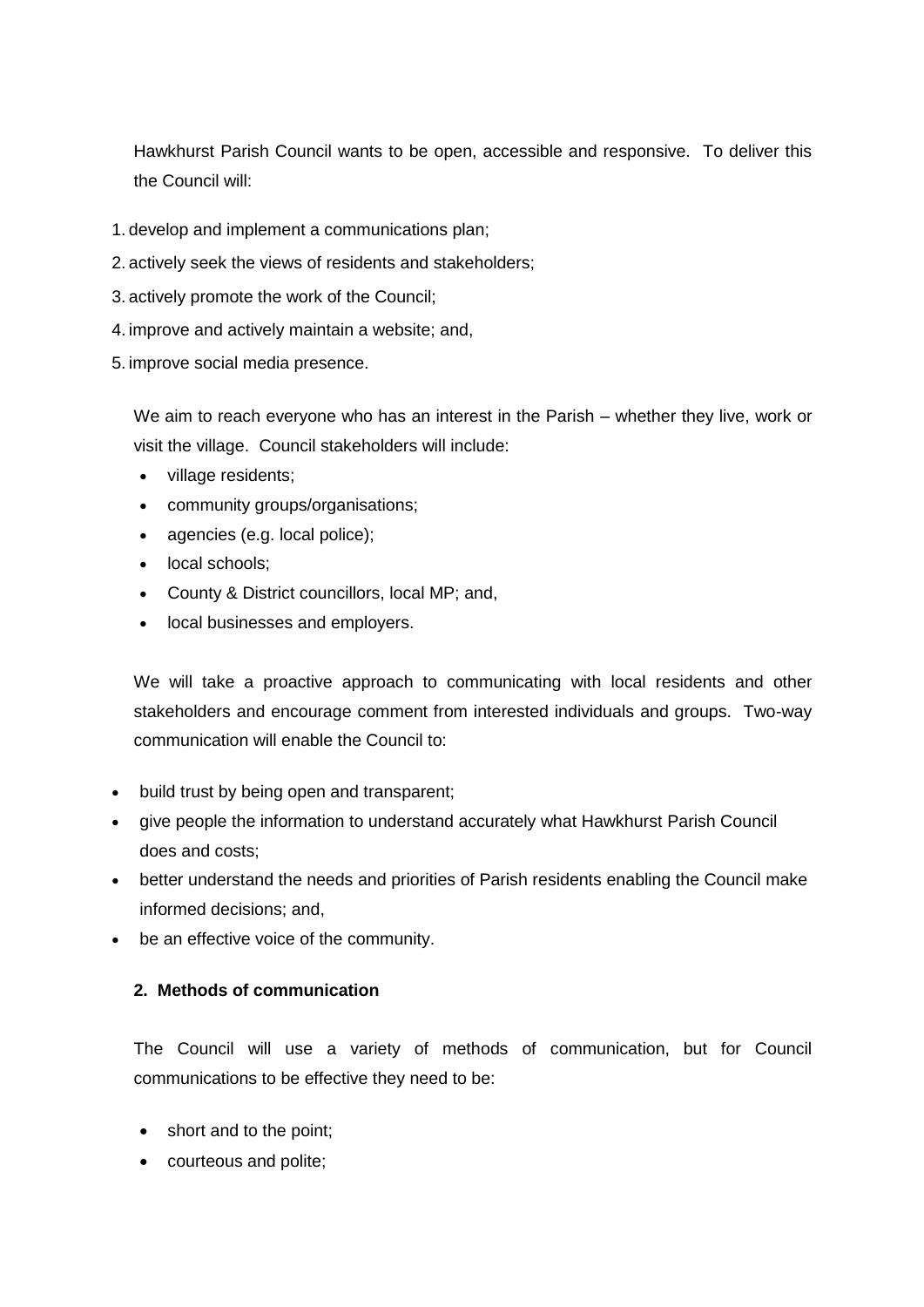- in plain English;
- informative, based on facts;
- in a consistent format and style;
- clear about the action required or taken; and,
- respectful of confidential information and peoples' privacy.

|                             | Contact details for councillors and officers should be published on  |
|-----------------------------|----------------------------------------------------------------------|
| <b>Contact details</b>      | the website and noticeboards.                                        |
|                             |                                                                      |
|                             | The condition of the Parish noticeboard and Parish office reflect on |
|                             | the Council's professionalism and will be kept in good condition     |
| <b>Council notice</b>       | and regularly updated with relevant information about Council        |
| boards & office             | activities and events. This enables those who are without access     |
| window                      | to the internet to keep aware of Council activity.                   |
|                             |                                                                      |
|                             |                                                                      |
|                             | We expect the Parish Office to be open to residents five days a      |
|                             |                                                                      |
|                             | week. Being able to speak to people in person is a key part of our   |
| <b>Council Office &amp;</b> | commitment to open communication and accessibility.<br><b>This</b>   |
| Library                     | includes a Parish Office outreach at the library, and we should see  |
|                             | if this could be extended beyond the current usage on a Monday.      |
|                             |                                                                      |
|                             | Members of the public are welcome to speak at the start of a         |
|                             | Council meeting, and then remain to hear all public business. The    |
| <b>Council meetings,</b>    | agenda and papers for Council meetings should be published on        |
| agendas &                   | the website, the Council noticeboards and available for inspection   |
| minutes                     | at the Parish Office at least three working days before the meeting. |
|                             |                                                                      |
|                             | Minutes of meetings will be published once approved.                 |
|                             |                                                                      |
|                             |                                                                      |
|                             | The purpose of the Annual Parish Meeting, held in May, is to         |
|                             | provide residents with an overview of activity within the Parish.    |
| <b>Annual Parish</b>        | Whilst it provides an opportunity to communicate and discuss         |
| <b>Meeting</b>              | Council performance, actions and future objectives, there should     |
|                             | also be other speakers on topics of significance to the Parish.      |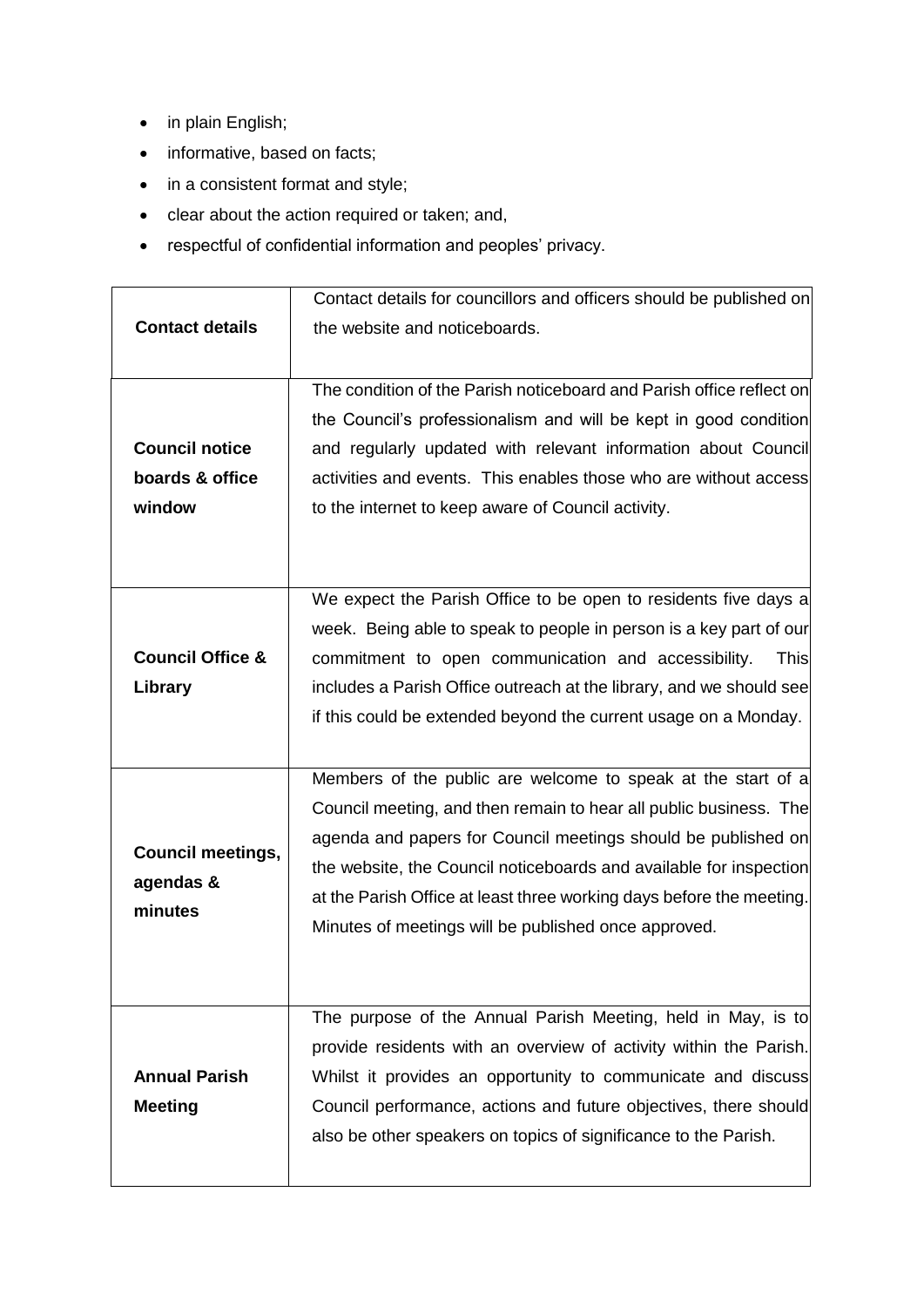|                                    | The Council will produce a quarterly newsletter, this will be a                                                                                                                                                                                                                                                                                                     |
|------------------------------------|---------------------------------------------------------------------------------------------------------------------------------------------------------------------------------------------------------------------------------------------------------------------------------------------------------------------------------------------------------------------|
| <b>Newsletter</b>                  | combination of soft and hard copy distribution.                                                                                                                                                                                                                                                                                                                     |
| <b>Press Releases</b>              | Press releases are given to local media on significant points of<br>interest or achievement. They will also be posted on our website<br>and copied to councillors.                                                                                                                                                                                                  |
| Community<br>networking & events   | We are committed to involvement with local groups and<br>organisations through contributions to events and/or meetings.                                                                                                                                                                                                                                             |
| Social Media                       | The Council will create and maintain an active Social Media<br>presence including (but not necessarily limited to) Facebook via a<br>dedicated Parish Council Facebook Page and a Council YouTube<br>account. We will explore the potential for a Council Twitter<br>account, Council Nextdoor account, and will actively consider other<br>Social Media resources. |
| External<br><b>Correspondence</b>  | We will reply to external correspondence, both written and<br>electronic in a timely manner. An acknowledgement will be sent<br>within two working days and a substantive reply within two weeks,<br>unless it requires a decision by a committee which may take<br>longer.                                                                                         |
| <b>Surveys and</b><br>consultation | Wherever possible the Council will seek the views of residents<br>about its services and plans. This will include inviting comment<br>through consultations and surveys.                                                                                                                                                                                            |

# **3. Contact with the media**

All media enquiries should be directed to the Chairman or the Parish Clerk.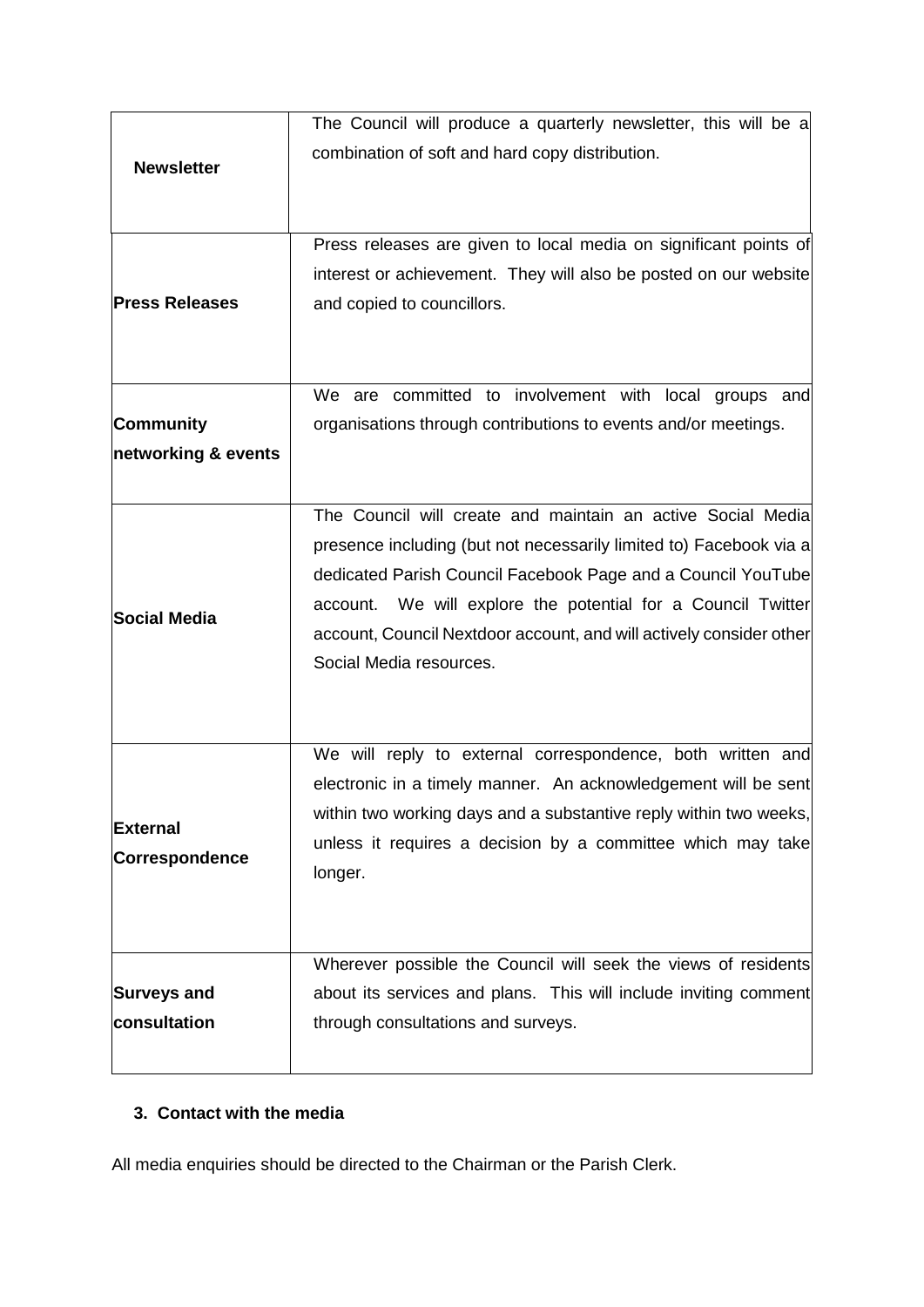Only the Chairman or Clerk are authorised to speak to the media about Council policy. The Chairman may authorise another councillor to make a statement on behalf of the Council. The person responding to the media enquiry should have the necessary facts and understanding and be able speak with some authority.

If Members choose to express their own opinions on Council matters, they must make clear that the views put forward are those of the individual Member and not necessarily representative of Council policy. It would be best practice to discuss media interviews in advance with the Clerk and/or Chairman.

Confidential matters, including items discussed at meetings where the press and public have been excluded, must not be divulged.

Letters or articles representing the views of the Council should be submitted via the Parish Clerk or Chairman.

Comment on matters which are, or are likely to be, subject to legal proceedings should be subject to advice taken from the Council's legal advisor before any response is made.

## **4. Councillors' communication - Code of Conduct**

Councillors are governed by a Code of Conduct which encourages open, informed, timely and courteous communication at all times. Aspects of the Councillors' Code of Conduct applies to online activity in the same way it does to other written or verbal communication. Councillors should comply with the general principles of the Code in what they publish and what they allow others to publish. Councillors need to:

- treat others with respect;
- avoid personal attacks and disrespectful, rude or offensive comments;
- comply with equality laws. Take care in publishing anything that might be considered sexist, racist, ageist or anti-faith;
- refrain from publishing anything received in confidence; and,
- ensure the Council, or the role of Councillor, is not brought into disrepute.

Councillors have no authority to represent the Council's view unless the matter has been agreed at a Council meeting and is a matter of public record, or they have been given specific mandate so to do at a Council meeting, or by the Chairman, or Clerk.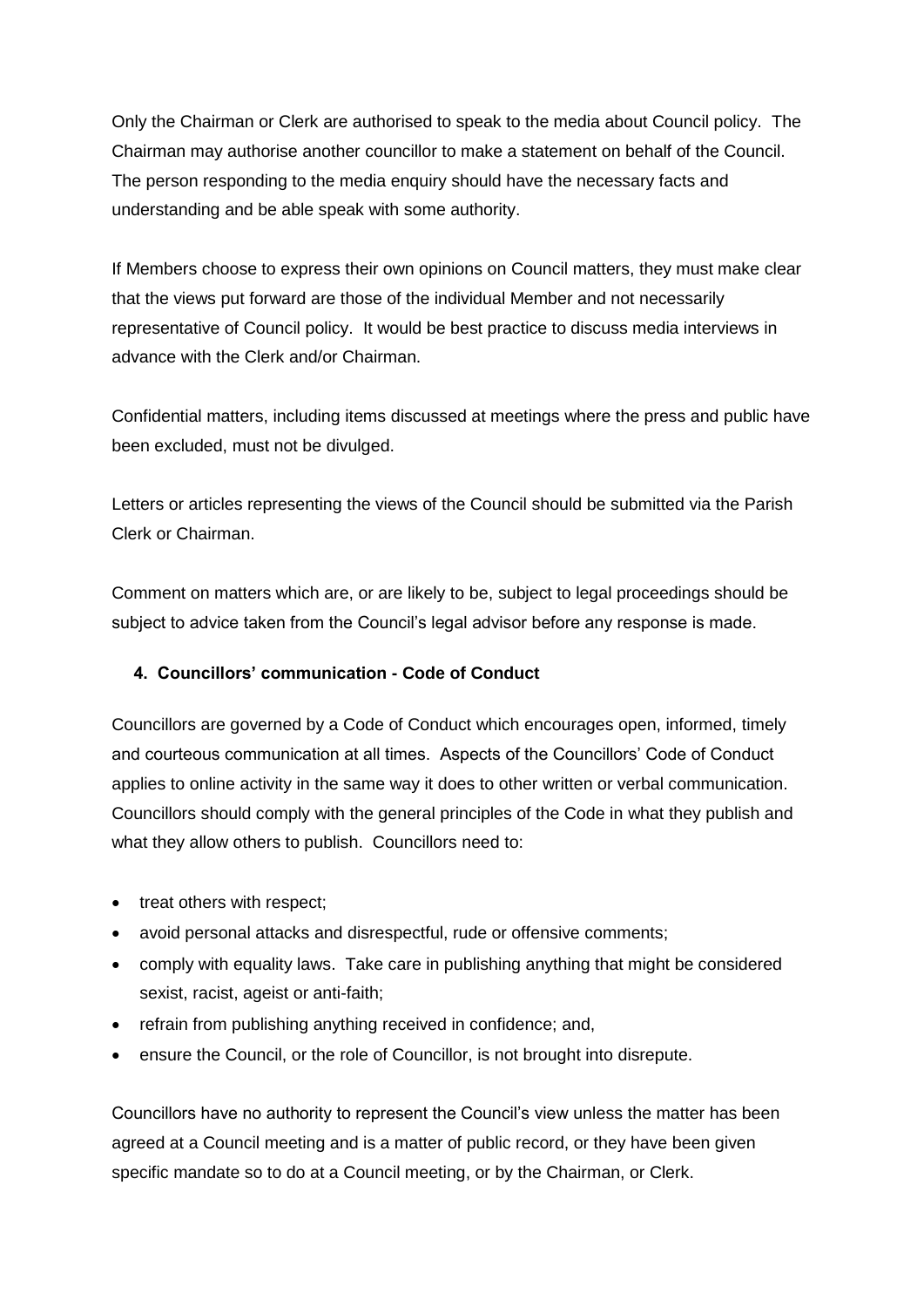Members may be approached for views and advice. Councillors are free to state any personal view, but should make it clear that their response is from them as an individual Councillor. Care should be taken when stating an implacable position on a planning matter that will come to the Council as could lead to a complaint of pre-determination.

In the unlikely event that a libel or slander action against a Councillor or Clerk writing or speaking with the authority of the Council, the Council may be liable for defending the action. Comments made personally by a councillor are unlikely to be defended by the Council.

All councillors are provided with a Council email address, and currently a Council owned iPad which are to be used for the purpose of conducting council business. Emails received by councillors and the Clerk or other staff may be subject of disclosed requests under Freedom of Information (FOI) or Data Protection (DP) regulations or in the course of legal proceedings. Using personal emails may make those accounts subject to FOI and DP requests.

### **5. Online communication and social media**

Residents expect councils to engage with them via a number of channels including websites and social media.

The Council will maintain a website that will contain a range of information about the Parish and the work of the Parish Council. Material published by the Council online must be objective, balanced, informative and accurate. It will be regularly updated and will include links to other key partners.

Only those persons authorised by the Clerk are permitted to post material, or use the Council's logo, on social media websites in the Council's name and on its behalf.

Councillors have the same legal duties online as anyone else, but failures to comply with the law may have more serious consequences. For example, there are certain restrictions on using social media websites for electoral campaigning and extra care also needs to be taken when writing on planning matters.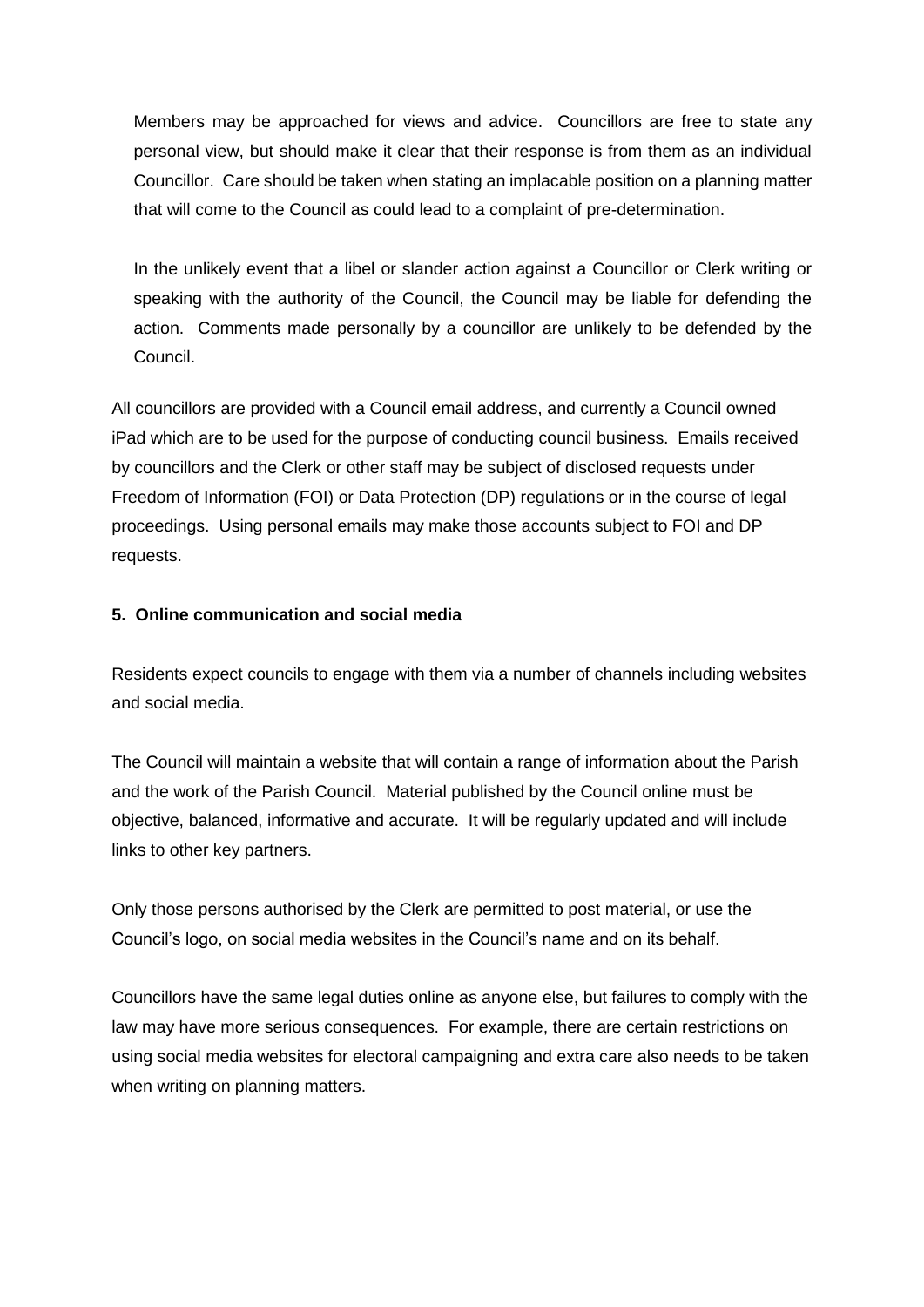It is important to remember that what is said on-line is permanently published. Posts can easily be misinterpreted and taken out of context as people viewing them may not be aware of the background of the issue being discussed.

Councillors mentioning council-related matters on their private social media accounts may mean that the Councillors Code of Conduct can apply to all posts. Other issues include:

**Libel** - If an untrue statement is published about a person that is damaging to that person's reputation, they may take a libel action. This also applies if we do not promptly remove known libellous comments on the website.

**Copyright** - Placing images or text on any of the Council's websites from a copyrighted source (for example extracts from publications or photos) without first seeking permission is likely to breach copyright. Councillors and Council employees should avoid publishing anything they are unsure about.

**Data Protection and confidentiality** - Avoid publishing the personal data of individuals unless their written permission has first been obtained. In addition, some information Councillors receive will be commercially sensitive and subject to confidentiality.

**Offensive material** - The Council will not tolerate inappropriate or offensive use of its social media. It is impossible to write a list of everything that could be seen as inappropriate or offensive. It is likely to include things that could be reasonably considered threatening, discriminatory, harassment of an individual or group, or something that brings the Council into disrepute.

### **6. Clerk's responsibilities**

Unless specified otherwise, the Clerk has overall responsibility for communications with members of the community and outside bodies. The content of the Council's website is managed by the Clerk. If Councillors see any inaccuracy or omissions, they should inform the Clerk.

The Clerk should receive all communications which ought to be formally brought to the attention of the Council. The Clerk should issue all formal communications made by the Council and councillors should not communicate directly with companies/individuals which might put the Parish Council into a new contractual relationship/cost.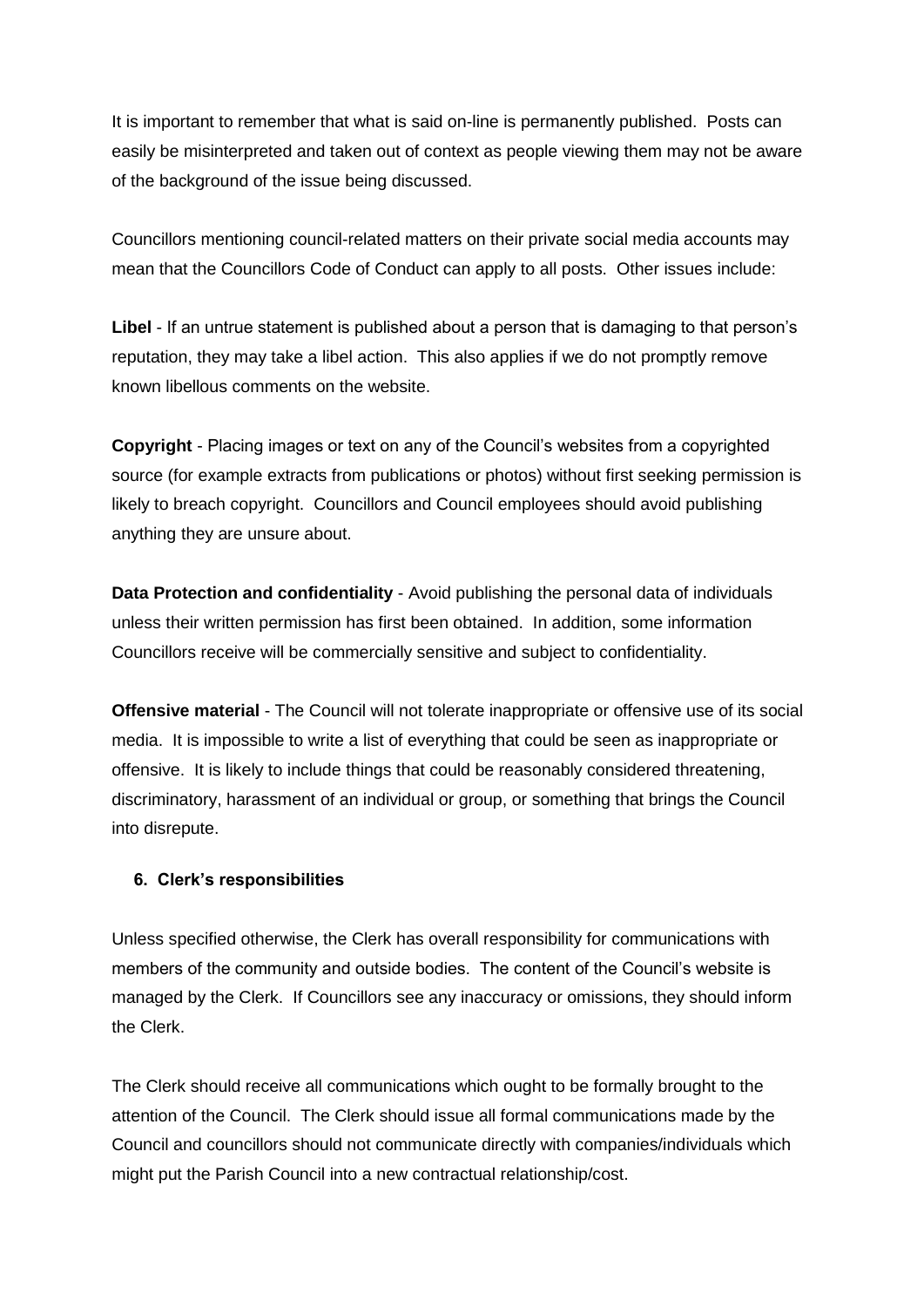Councillors should refer any complaints or concerns relating to the Council received from residents to the Clerk.

In the event of any media enquiry, the Clerk in consultation with the Chair, is responsible for issuing a response from the Council. The Clerk, in consultation with the Chair, shall issue a press release on behalf of the Council where it is considered necessary to publicise an activity of the Council.

If a member of the public requests a copy of any correspondence from a councillor, the matter should be referred to the Clerk who will consider whether the correspondence is in the public domain.

## **7. Council Meetings**

The public agendas and papers will be sent to councillors and published on the Council website, put up on the Council Notice Board and in the window of the Parish office and made available for public inspection three working days before a meeting. Approved minutes will be publicised as soon as they are approved.

Agendas should be clear and concise. They should contain sufficient information to enable Councillors to make an informed decision, and for the public to understand what matters are being considered and what decisions are to be taken at a meeting.

Time will be allocated for a public session prior to the formal start of Council and Committee meetings. Councillors should ensure that they have read and understand any documents for discussion and come to meetings able to make an informed decision or identify information that is required in order for them so to do. Councillors should have regard to potential accusations of pre-determination on planning matters and should retain an open mind.

Where the Clerk or a Councillor wishes fellow Councillors to receive matters for "information only", this information will be circulated via the Clerk. Correspondence from the Clerk marked "Confidential" must be treated as such and not be disclosed to anyone.

| <b>Report Title</b>        | Review of programme of events |
|----------------------------|-------------------------------|
| <b>Council / Committee</b> | <b>SAP</b>                    |